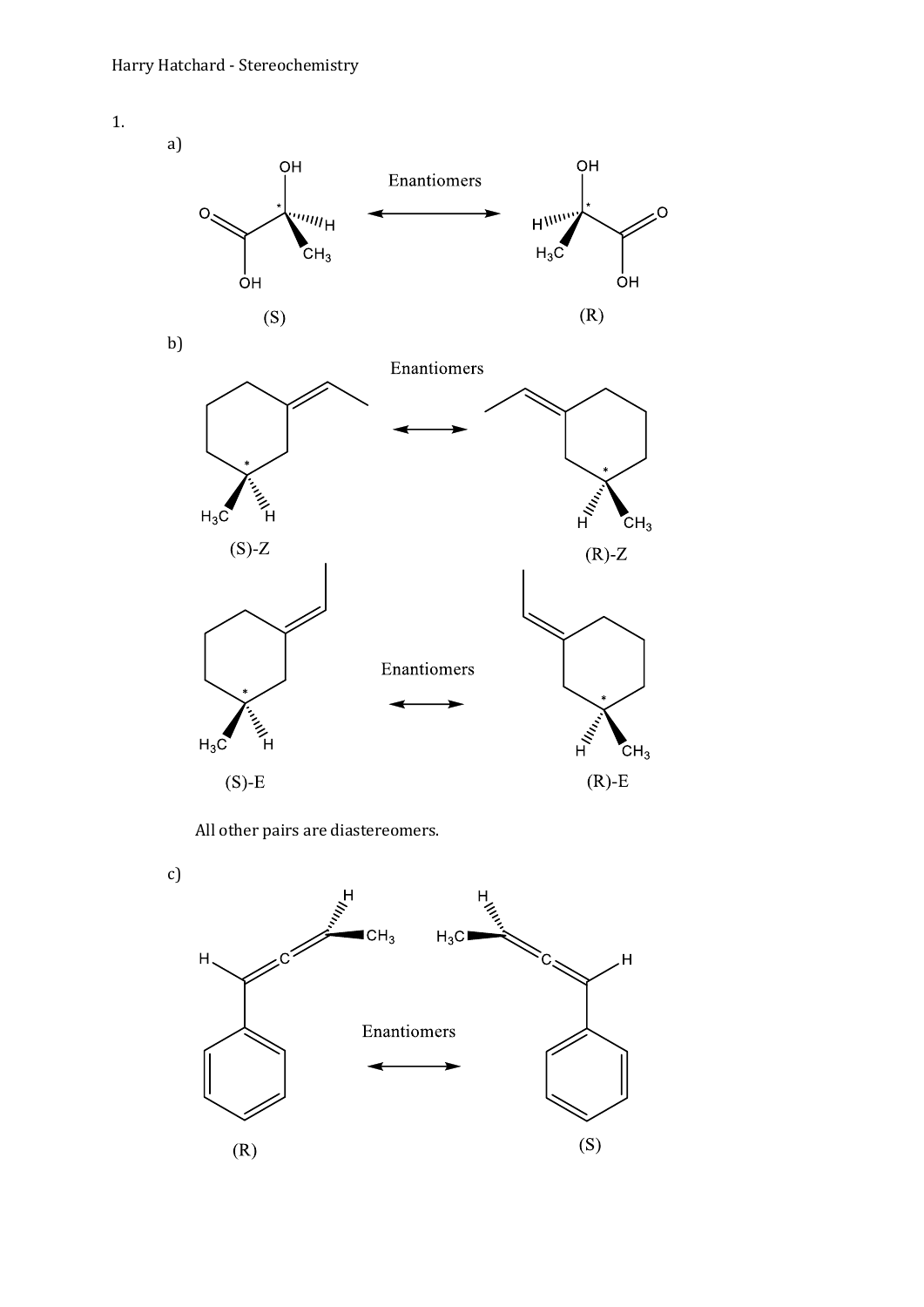

All other pairs are diastereomers.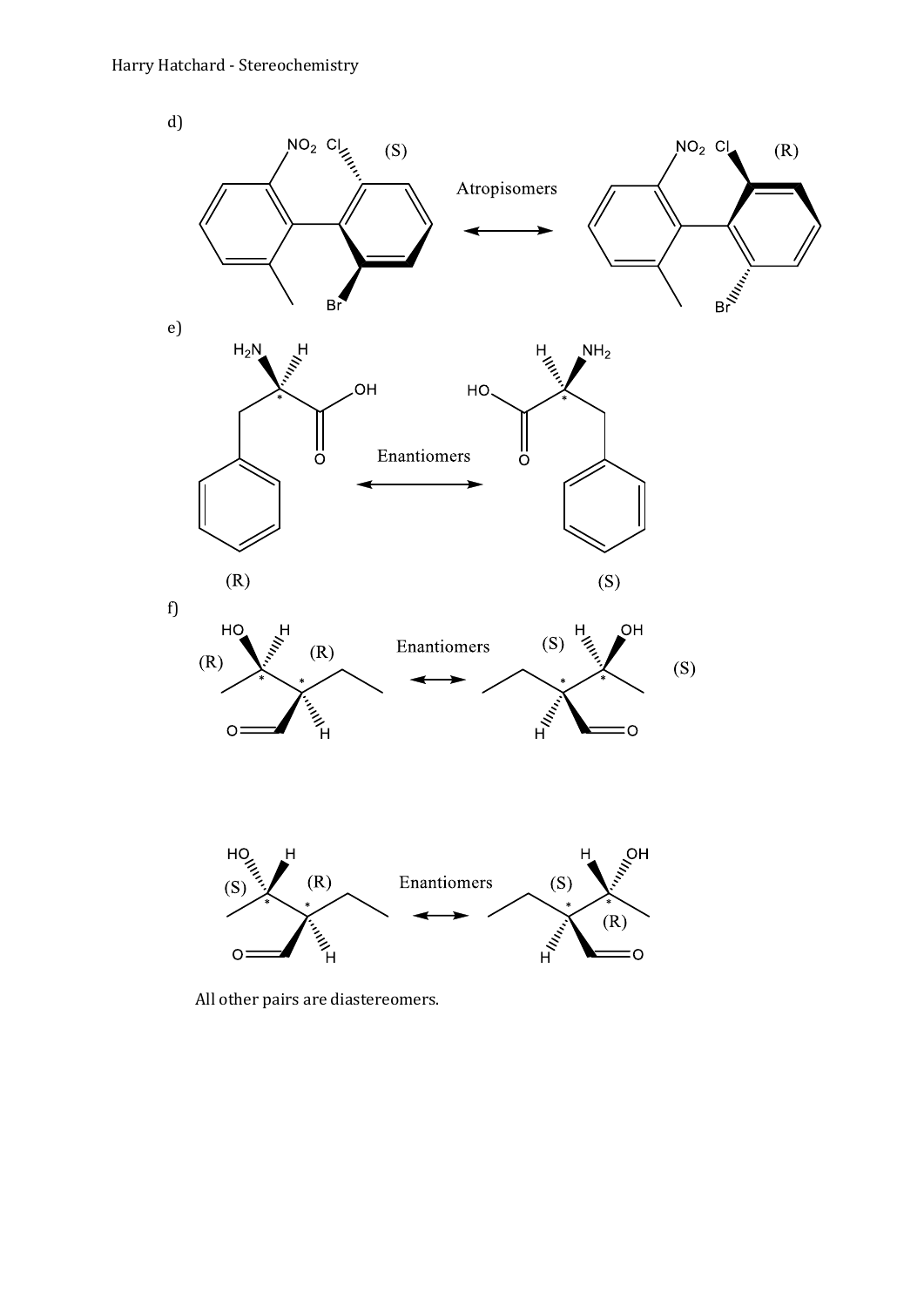

All other pairs are diastereomers.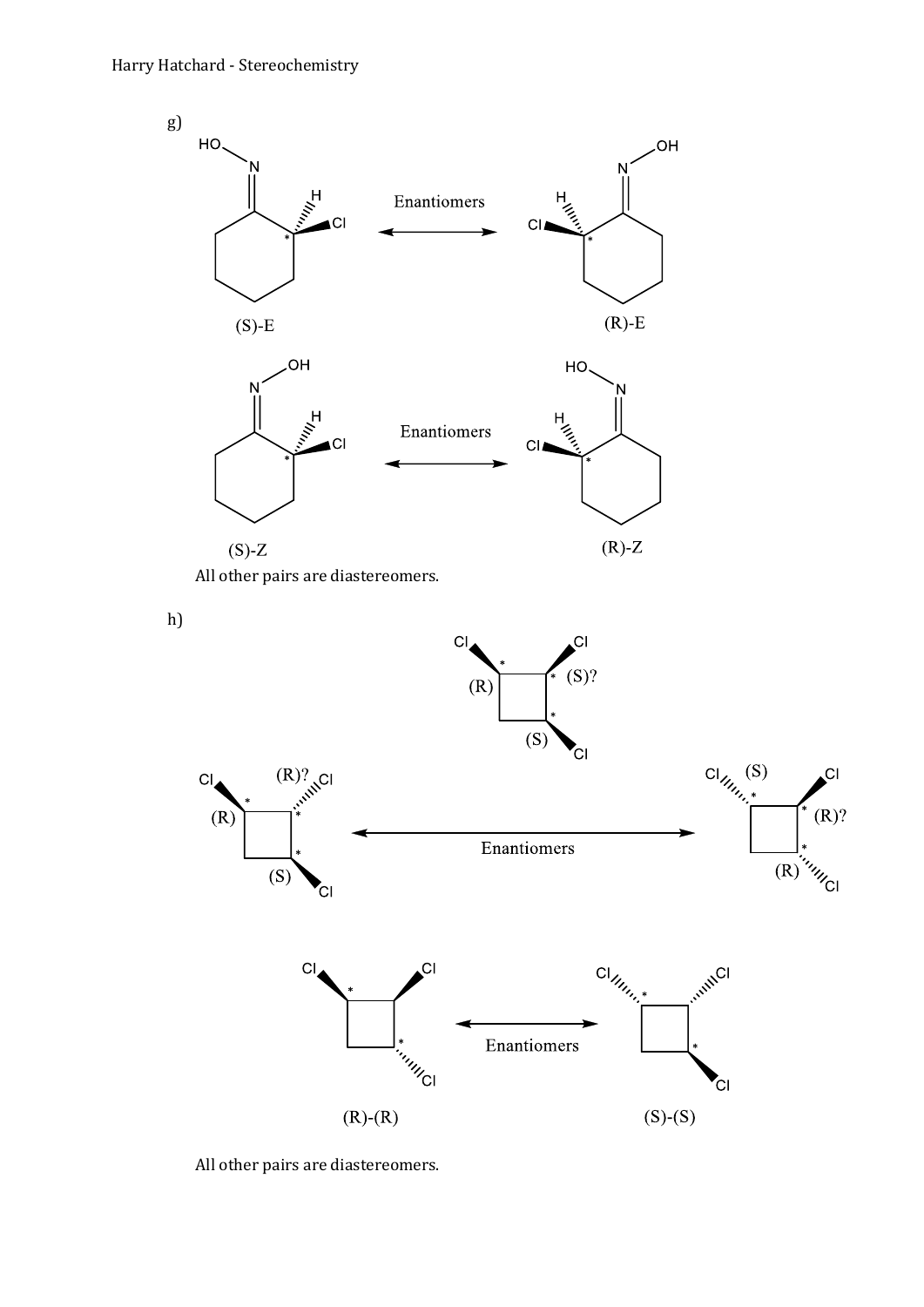## 2.

Cahn-Ingold-Prelog nomenclature is a system of rules to assign priority to the substituents on chiral centres and double bonds so that any molecule can be uniquely described using R/S and E/Z labels.

For chiral centres and double bonds, each substituent is given a priority based in its mass.

- i) For each atom bonded directly to the carbon atom, order them based on atomic number. Atoms with larger atomic number have higher priority.
- ii) If two atoms have the same atomic number, the next atom in the chain is considered. This process is continued until there is a difference.
- iii) If the only difference between two groups is the isotopes, the atom with the larger atomic mass is assigned priority.
- iv) If the substituents contain double bonds or triple bonds, each double or triple bond is replaced by either two or three singly-bonded duplicates of the atoms on the other end of the double or triple bond.
- v) If the two substituents differ only in the arrangement of a double bond, the Z isomer takes priority over the E isomer.
- vi) Cyclic molecules are treated as a tree. Once an atom has been reached that is already in the tree, the chain is terminated.

Once priority has been assigned to each substituent, a label can be applied to the chiral centre.

For chiral centres, the substituent with the lowest priority is directed into the plane, while the other three substituents are considered. If the substituents descend in priority while considering them clockwise, the label R is assigned. If the substituents descend in priority while considering them anticlockwise, the label S is assigned.

For this example, the chiral centre first must be identified. Then the substituents are given priority.

- i) There are three carbons and one hydrogen directly bonded to the chiral carbon, so the hydrogen is given lowest priority, which in this case is *4*.
- ii) The next atom in the chain is considered. The phenyl ring is directly bonded to two carbon atoms (plus one phantom carbon atom) whereas the other two groups are both bonded to oxygen atoms, hence the phenyl substituent is the next lowest in priority and is assigned a value of *3*.
- iii) Next, the two substituents with the oxygens are considered. The alcohol substituent has one oxygen and two hydrogens whereas the carbonyl substituent has one oxygen, one carbon and a phantom oxygen atom, which takes priority as oxygen takes priority over hydrogen. Hence the alcohol is assigned the label *2* and the carbonyl substituent *1*.

Now the molecule must be projected with the hydrogen atom directed away from the observer. Now the substituents are considered in clockwise fashion: If they proceed in the order *1*, *2*, *3*, the label R is assigned. Otherwise, the label S is assigned.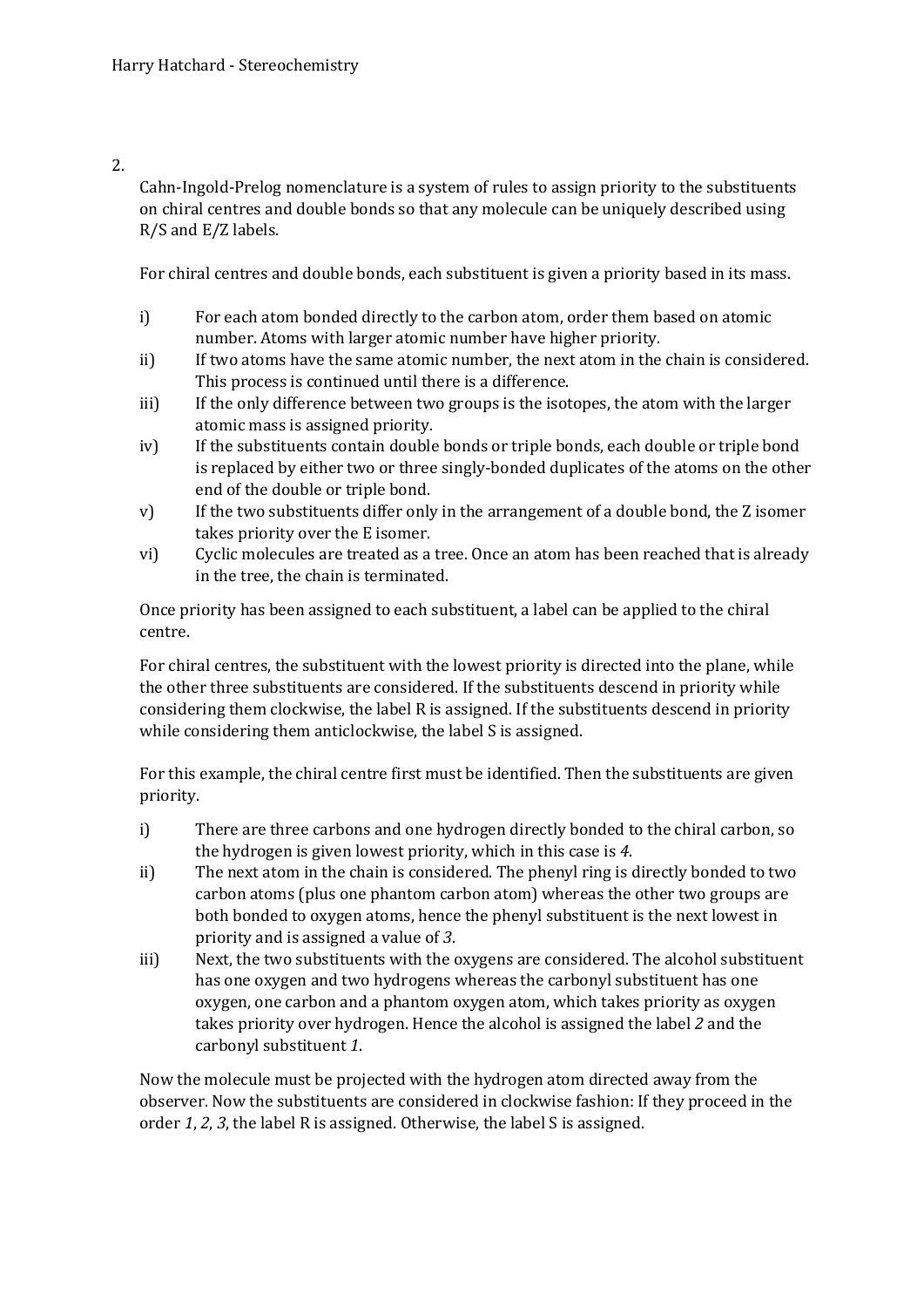3.

On each atom of a double bond, the two substituents can be ordered based on their priority in a similar fashion, with one being higher in priority than the other. For the entire double bond, if two substituents of higher priority are on the same side, the label Z is assigned. For double bonds where the two substituents of higher priority are on the opposite side, the label E is given.

In this example of an alkene, the substituents are given priority:

- i) On the carbon of the double bond which is bonded to chlorine and an ethyl chain, the chlorine takes priority as it is higher it atomic number than the carbon of the ethyl chain.
- ii) On the other carbon of the double bond, the bromine takes priority over the formyl group.

The bromine and chlorine are on the same side of the double bond, hence the label Z is assigned.

4.





Gauche conformation

Antiperiplanar conformation

The gauche conformation is chiral as it cannot be superimposed in its mirror image.

5.

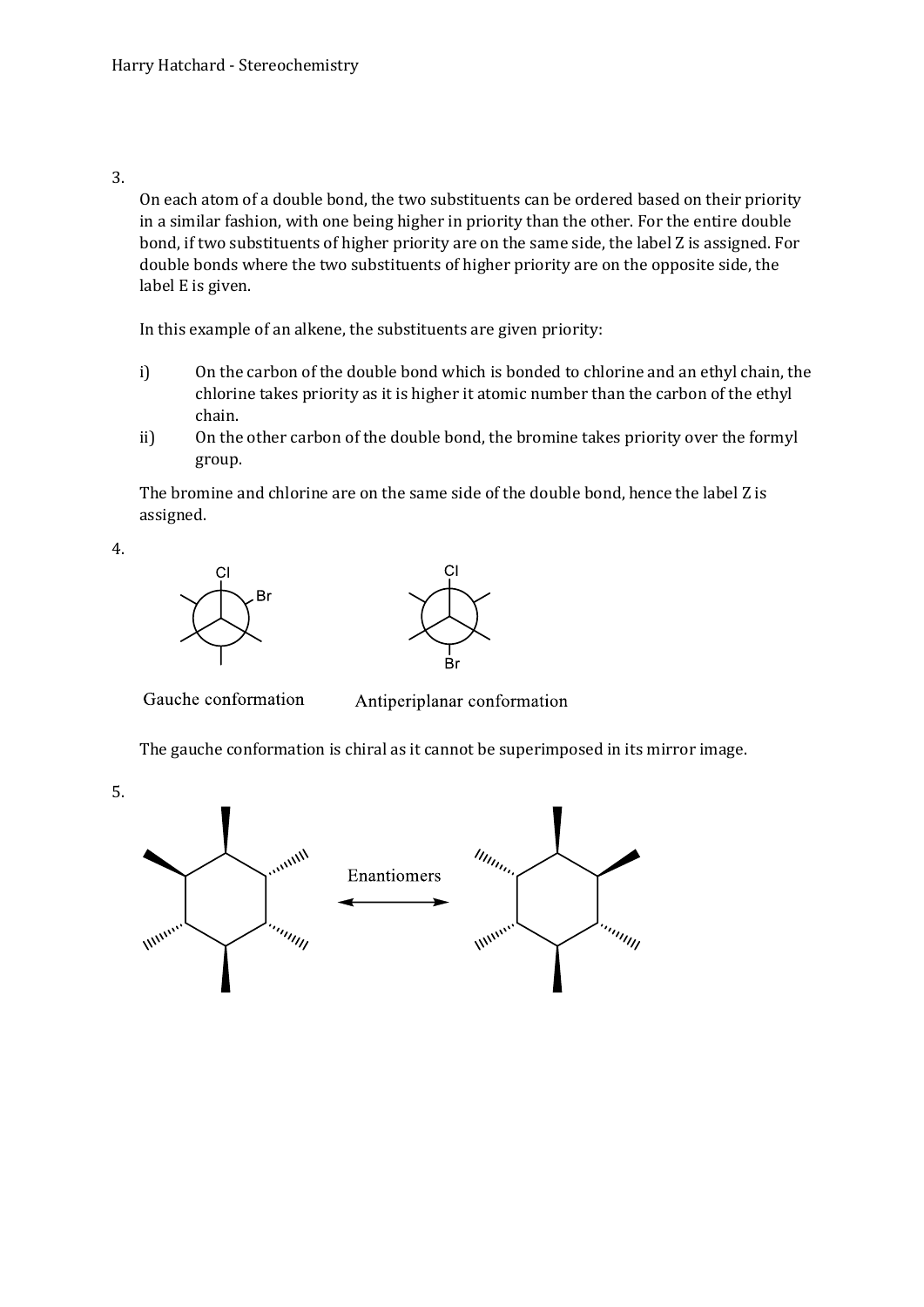

Enantiomers are pairs of molecules which are mirror images of one another but are not superimposable on one another. They most often come about due to the presence of one or more chiral centres in the molecule.



Two molecules are said to be diastereomers if they are not superimposable yet are also not mirror images of each other. If two diastereomers differ by the configuration of only a single carbon centre, they are said to be epimers.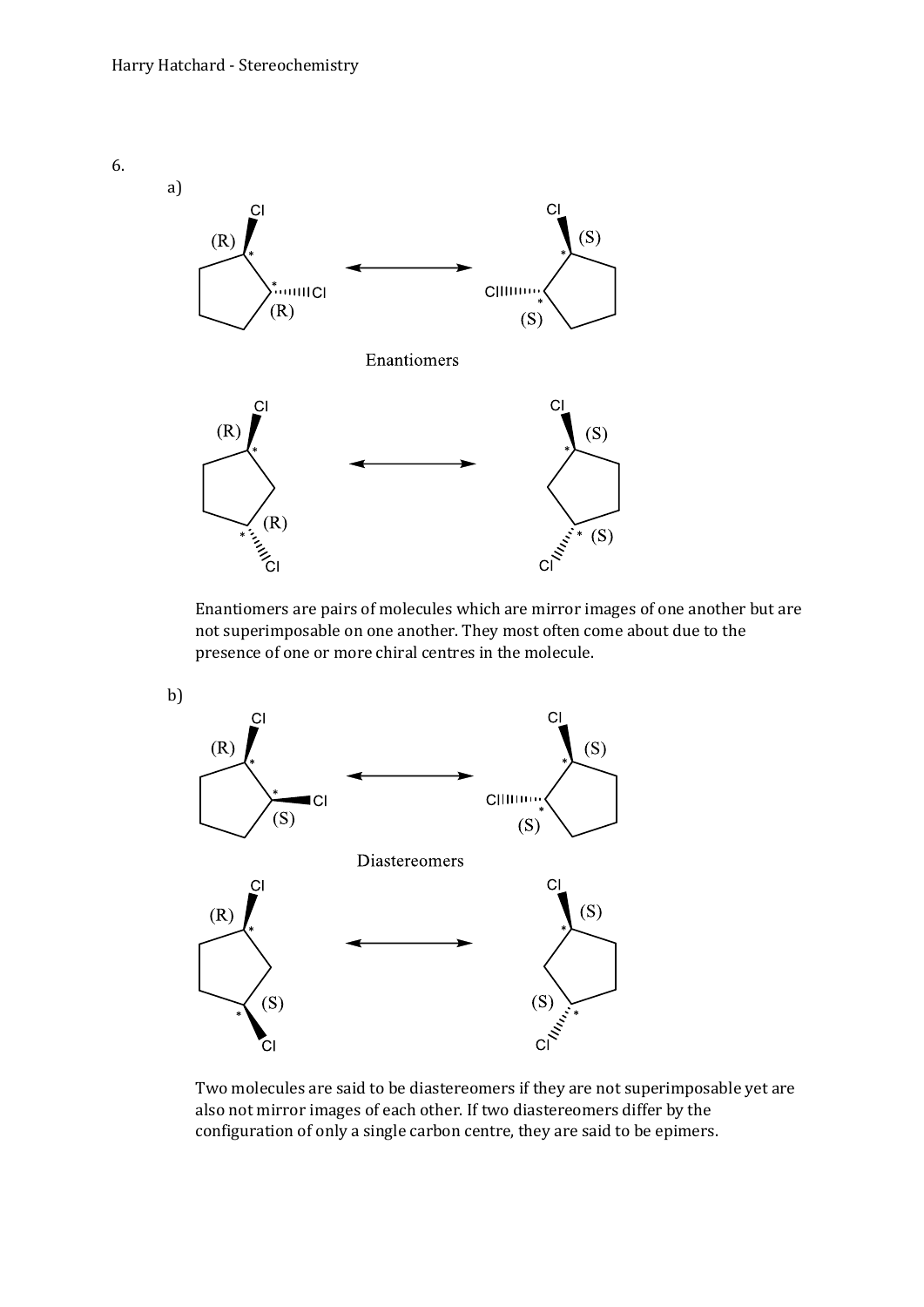

An achiral molecule does not contain any chiral centres. In this case, every carbon atom is bonded to either two chlorine atoms or two hydrogen atoms, hence there are no chiral carbons.



Meso compounds are molecules which contain chiral centres yet are superimposable on their mirror images.

e)

A racemic mixture or racemate is a mixture containing equal amounts of a pair of enantiomers. Racemic mixtures do not rotate plane-polarised light, as the isomers are present in equal amounts.

f)

Optical activity refers to the property of a compound in which plane-polarised light is rotated. Enantiopure mixtures are optically active.

g)

The prefix *gem*- refers to an abbreviation of geminal, which means that two functional groups are substituents of the same atom. If the substituents are on adjacent atoms, they are said to be vicinal.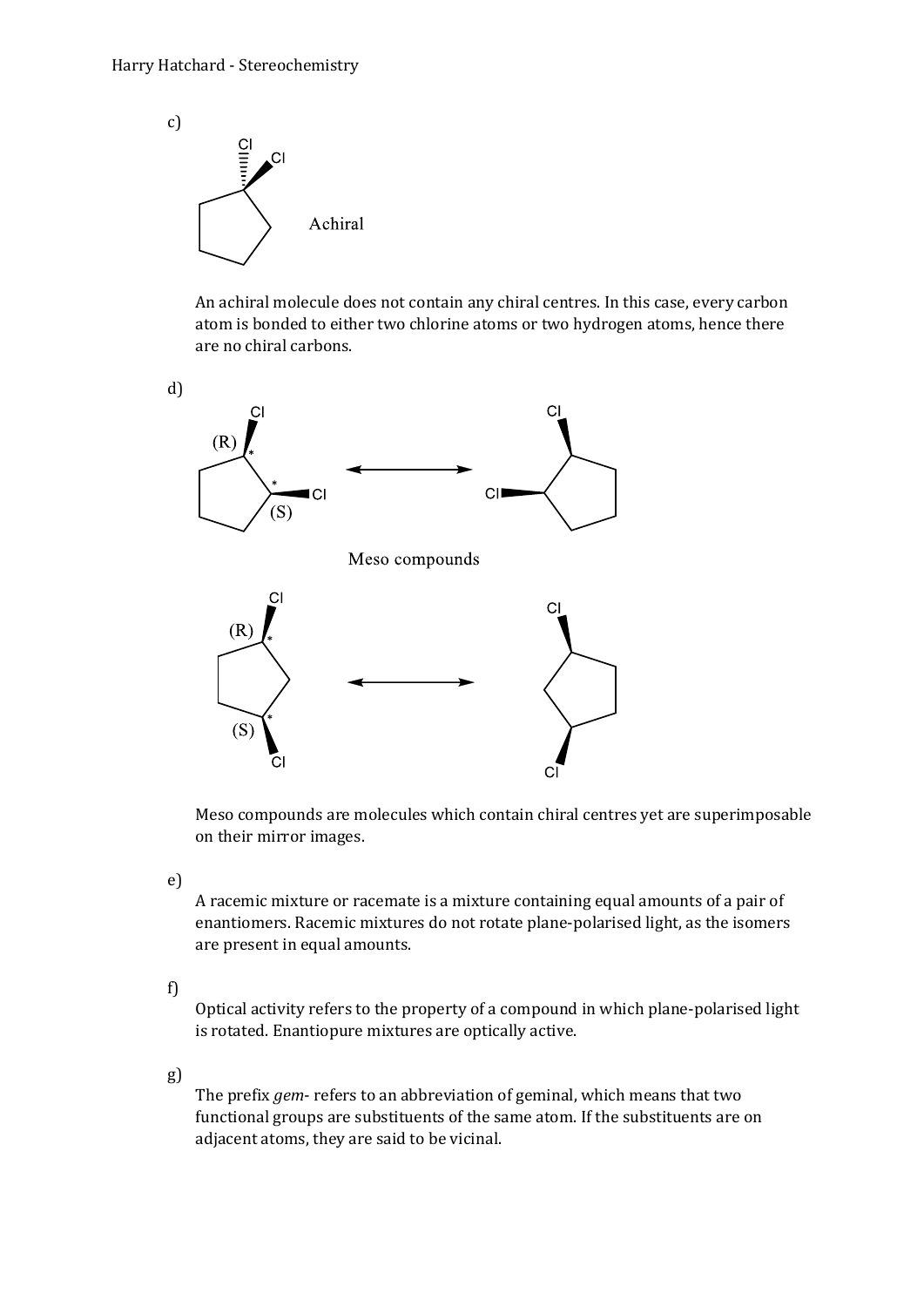h)

Eclipsed refers to a conformer in which the bonds of the two atoms on a sigma bond are in line with each other when viewed down the axis of the bond. In other words, the dihedral angle is zero. These conformers are high in energy in comparison to the staggered conformation.



Reaction proceeds through two successive  $S_N2$  reactions hence there is a retention of stereochemistry. No intimate ion pair forms due to the nucleophilicity of the solvent.



Heat causes a intramolecular elimination reaction where the oxide ion acts as a base. The formation of a 5-membered transition state means that the hydrogen and nitrogen must be syn, which leads to the formation of the Z isomer.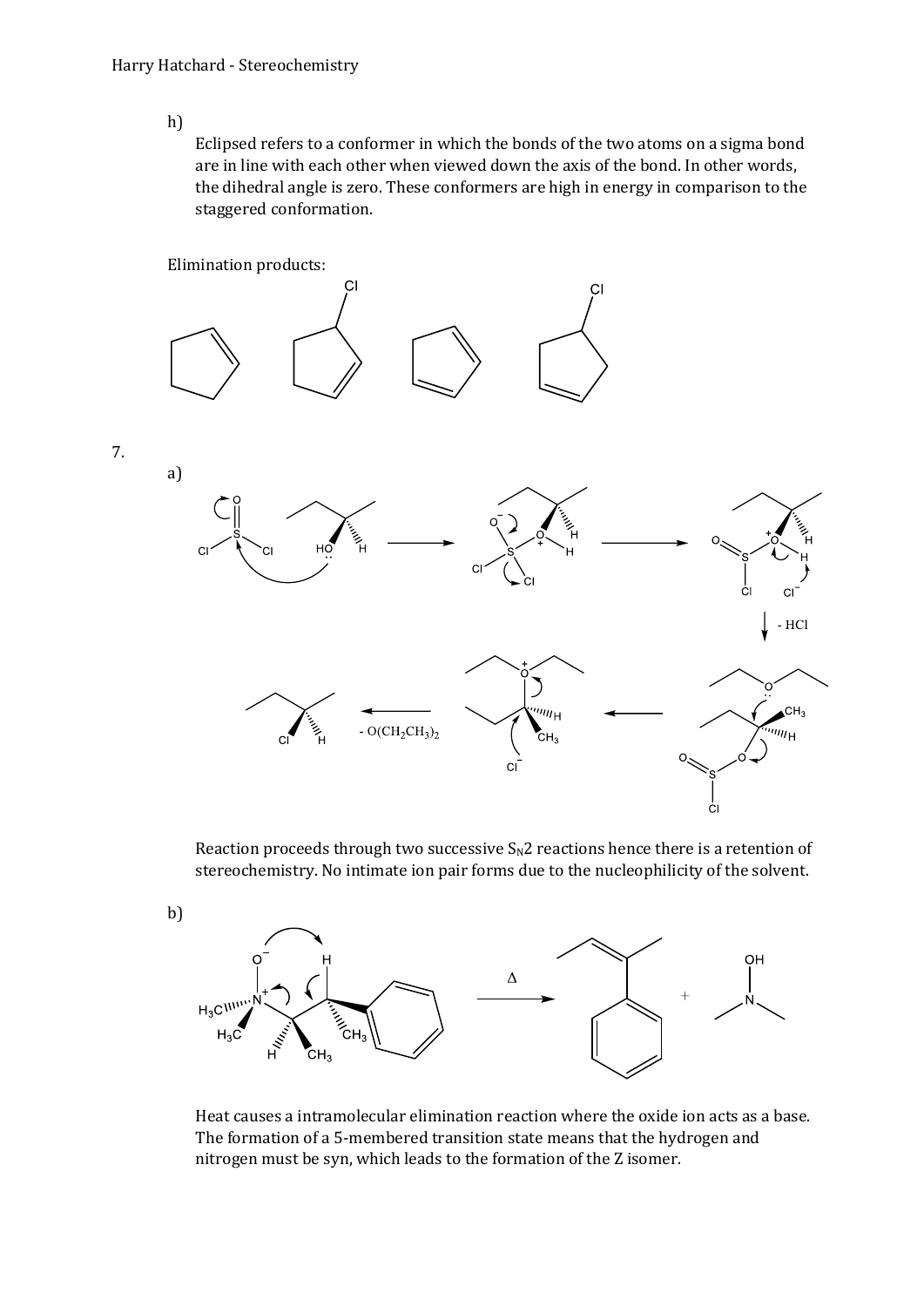c)

Here, the carbon undergoes nucleophilic attack and the chlorine is displaced.



One possible mechanism is through a single step  $S_N2$  reaction with an inversion of stereochemistry where the sulphur acts as a nucleophile.



Another possible mechanism is through an  $S_N1$  mechanism where the solvent facilitates the dissociation of the alkyl chloride into a carbocation. This results in a mixture of stereoisomers. This reaction is more likely due to the protic nature of the solvent, which stabilises the ion and the product.



Due to the strained nature of the 3-membered ring, it's possible that the molecule will dimerise, although intramolecular reactions are kinetically favoured.

Another possibility is the simple hydrolysis of the alkyl chloride to form an alcohol with a mixture of both isomers.

The overall most probable is the intramolecular  $S_N1$  reaction.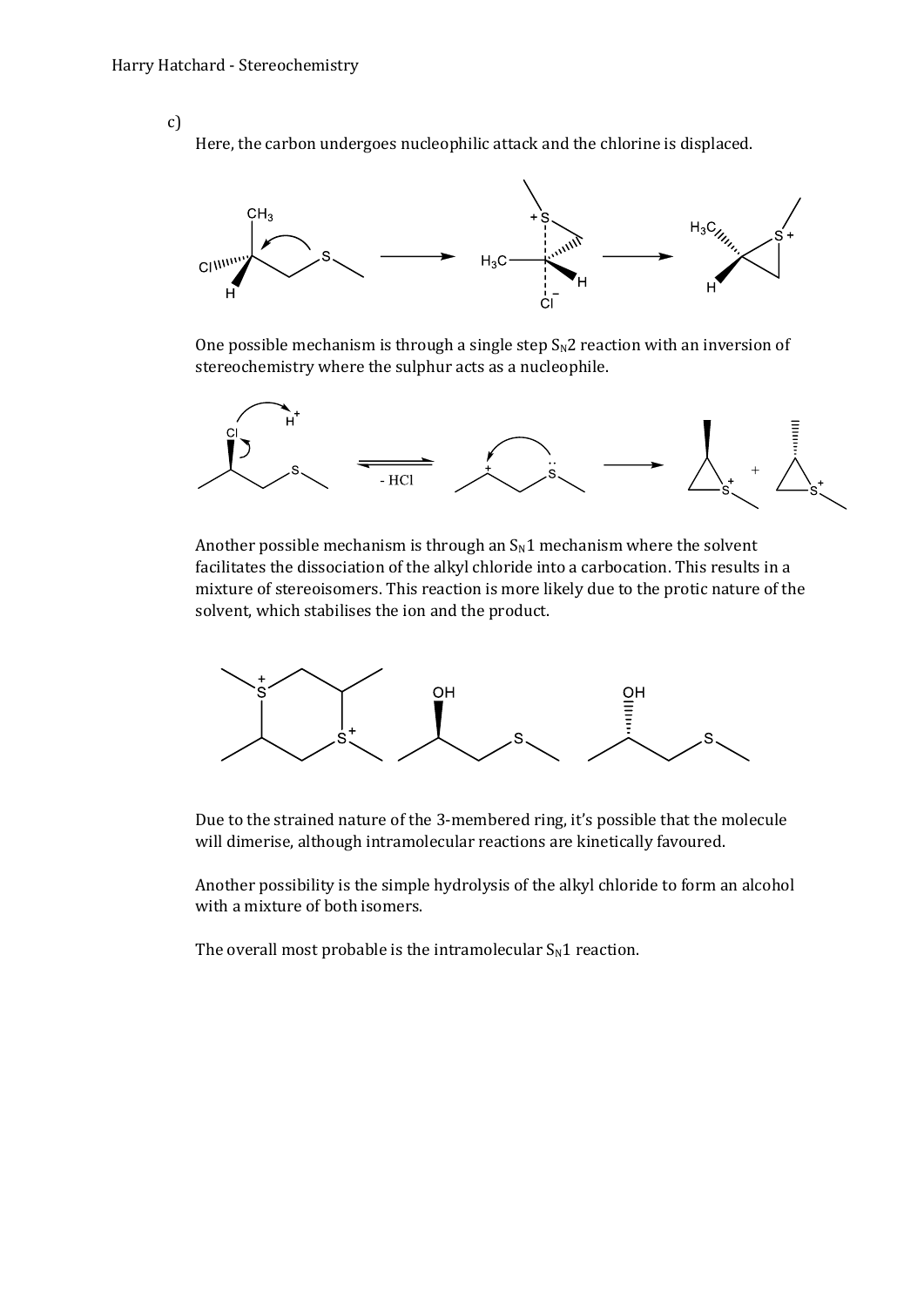

Here, osmium tetroxide hydroxylates the double bond twice in a single step to form a vicinal diol in syn arrangement. The Z isomer of the double bonded compound produces the meso compound.

The workup involves using sodium bisulfite to break down the osmium complex.



Here, the cis alkene is first epoxidated and subsequently hydrolysed with acid to form a vicinal diol in the anti-configuration. As the mCPBA can attack from either above or below the double bond, a racemate is formed.

8.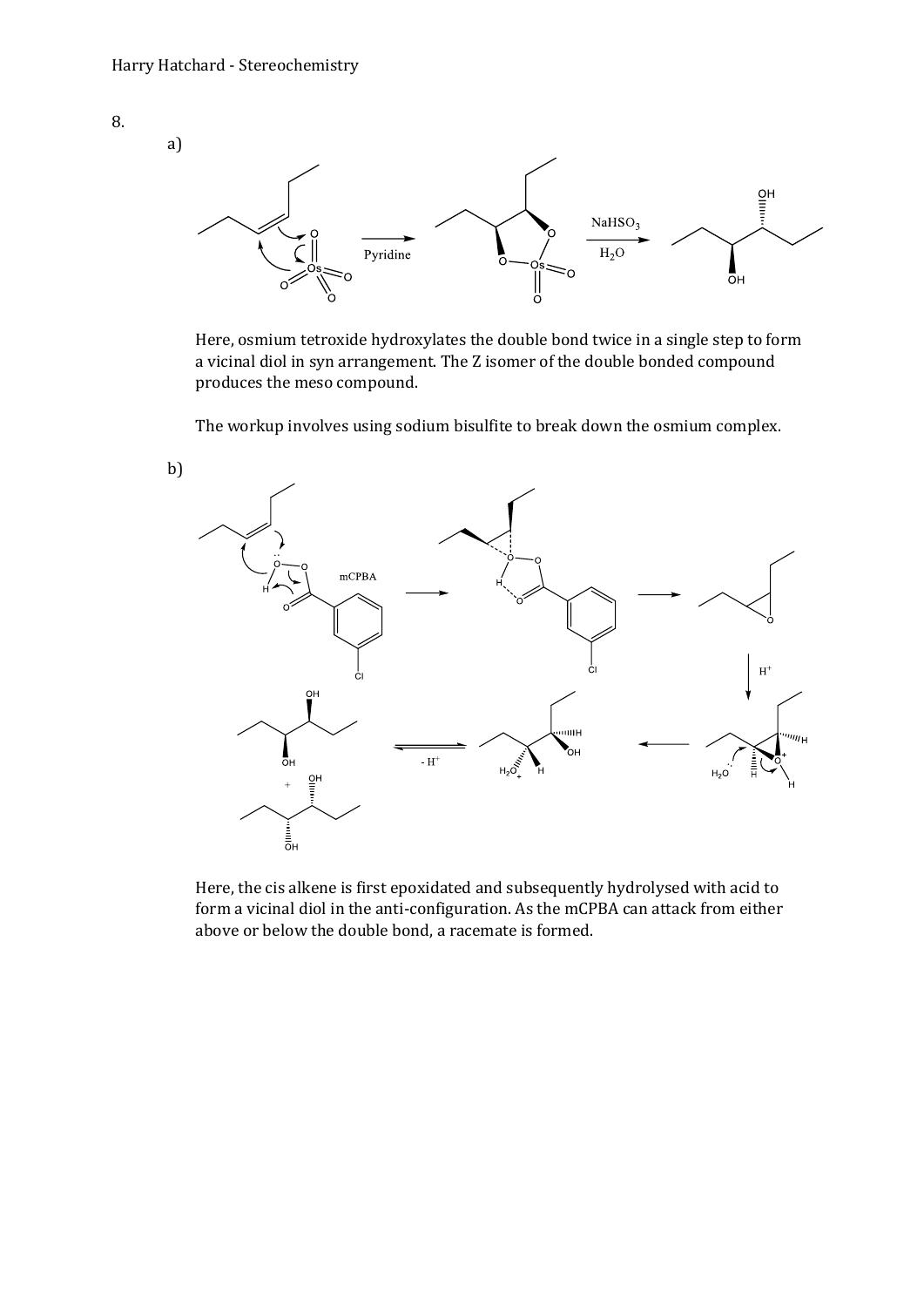

The first reaction produces the alkyl chloride with retention of stereochemistry so that an  $S_N$ 2 attack of the cyanide will produce the S enantiomer. DMSO is used to suppress the formation of the isonitrile, which can be removed with acid in the work up.



Two  $S_N$ 2 reactions occur in succession which results in retention of stereochemistry and forms the R enantiomer.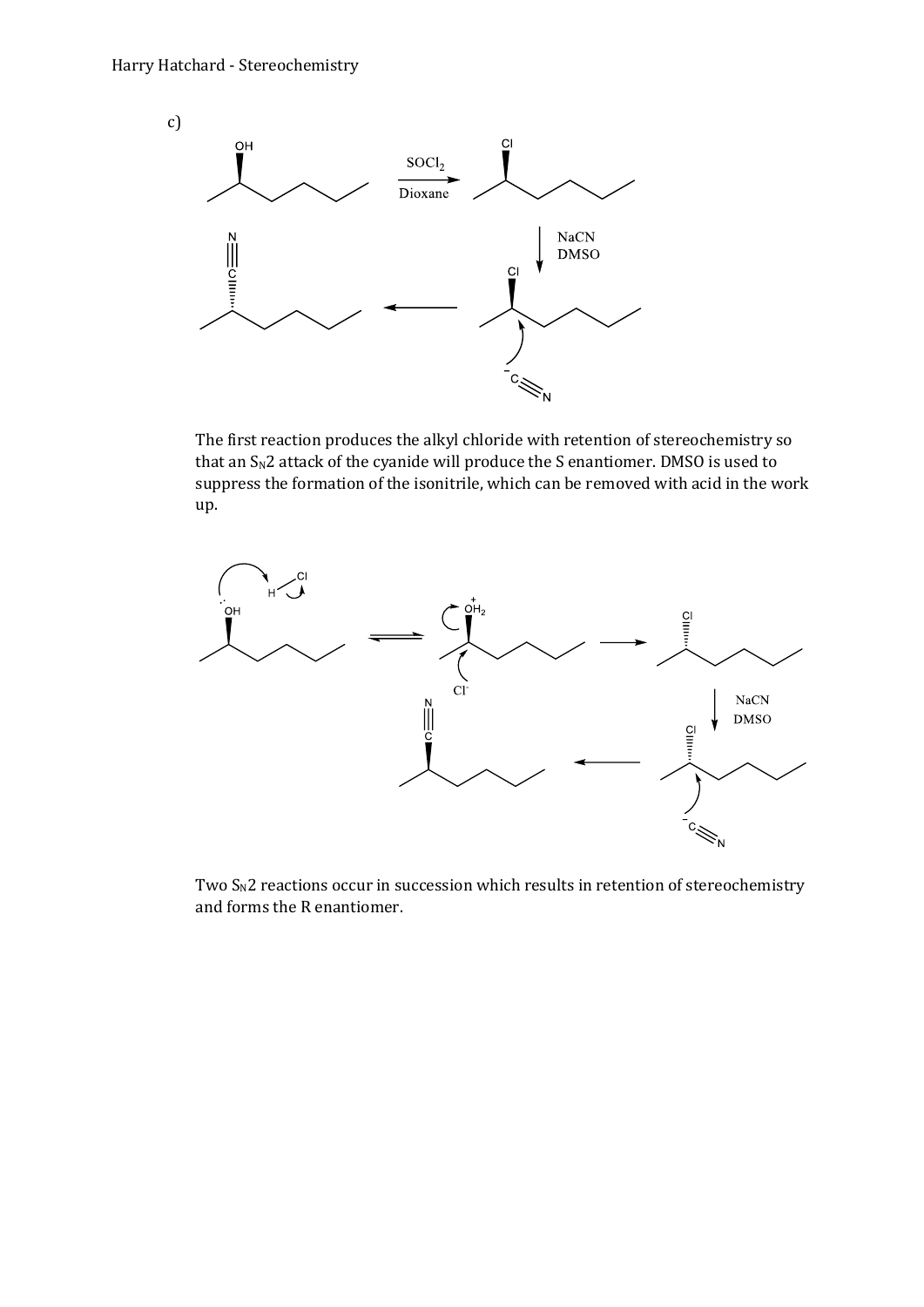



Here, the Markovnikov product is favoured. This mechanism involves the formation of a carbocation which is sp<sup>2</sup> hybridised and the chloride can attack form either above or below the plane. In either case, a racemate is formed.



The formation of a brominium ion means that the bromide adds anti to the original bromine. Because both configurations of alkyl groups (two ethyls vs one propyl and one methyl) have similar stabilising ability of the cation, both enantiomers form.

b)